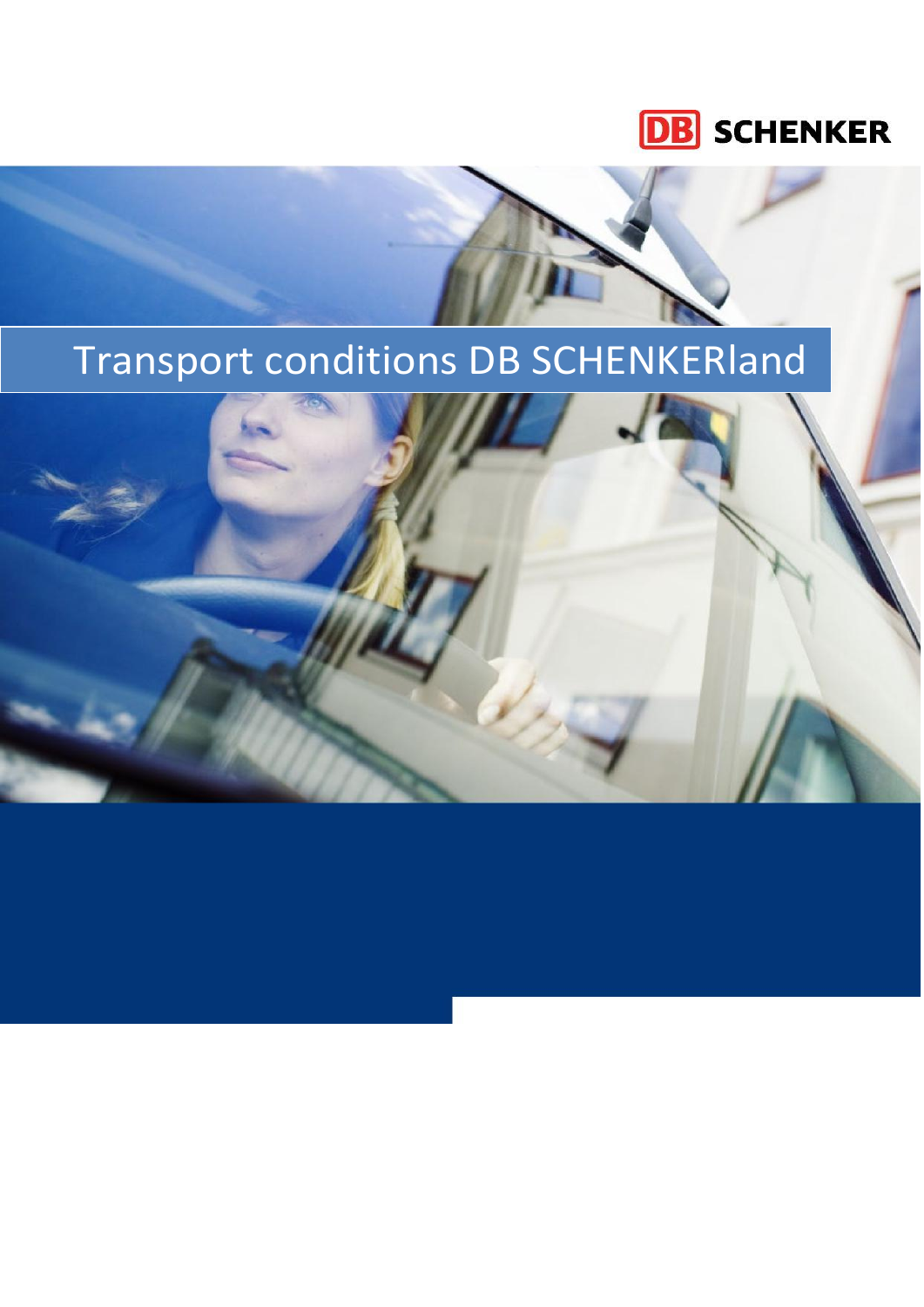

## Transport conditions DB SCHENKER*land*

## **Innhold**

All customer agreements are governed by these Transport conditions for Schenker AS, Lov om Vegfraktavtaler and NSAB 2015 (Nordisk Speditørforbunds Alminnelige Bestemmelser, with the exception of § 25, storage), CMR-, Haag- Visby- and Warszawa- conventions.

### <span id="page-1-0"></span>**1. General provisions**

#### **Reservations – Products/prices, etc.**

Schenker AS reserves the right to change product specifications, prices and other conditions without prior notice. Schenker's products and services have been developed mainly for the business to business market. Schenker AS reserves the right to deviate from the applied current tariff when delivering to private addresses. NB! All prices stated are exclusive VAT.

#### **Increased transit times**

In connection with Easter, summer, Christmas and New Year as well as public holidays transit times will normally increase by 1-2 days.

#### **Claims**

Claims must be made in writing or by telephone no later than 10 days after the invoice date. The claim must be directed to the invoicing dept. and include the following information:

- Consignment note number
- Time of collection and delivery

#### **Terms of payment**

Payment for a consignment is paid on receipt of an invoice. Larger consignments will be invoiced on a shipment by shipment basis. The normal time of credit is 10 days from the invoice date. The whole amount must be paid into Schenker's bank account within the due date. In the event of late payment we withhold the right to charge interest on overdue payments in accordance with the applicable interest rate for delayed payments pursuant to Norwegeian law. An invoicing fee will also be charged. Schenker AS has the right to charge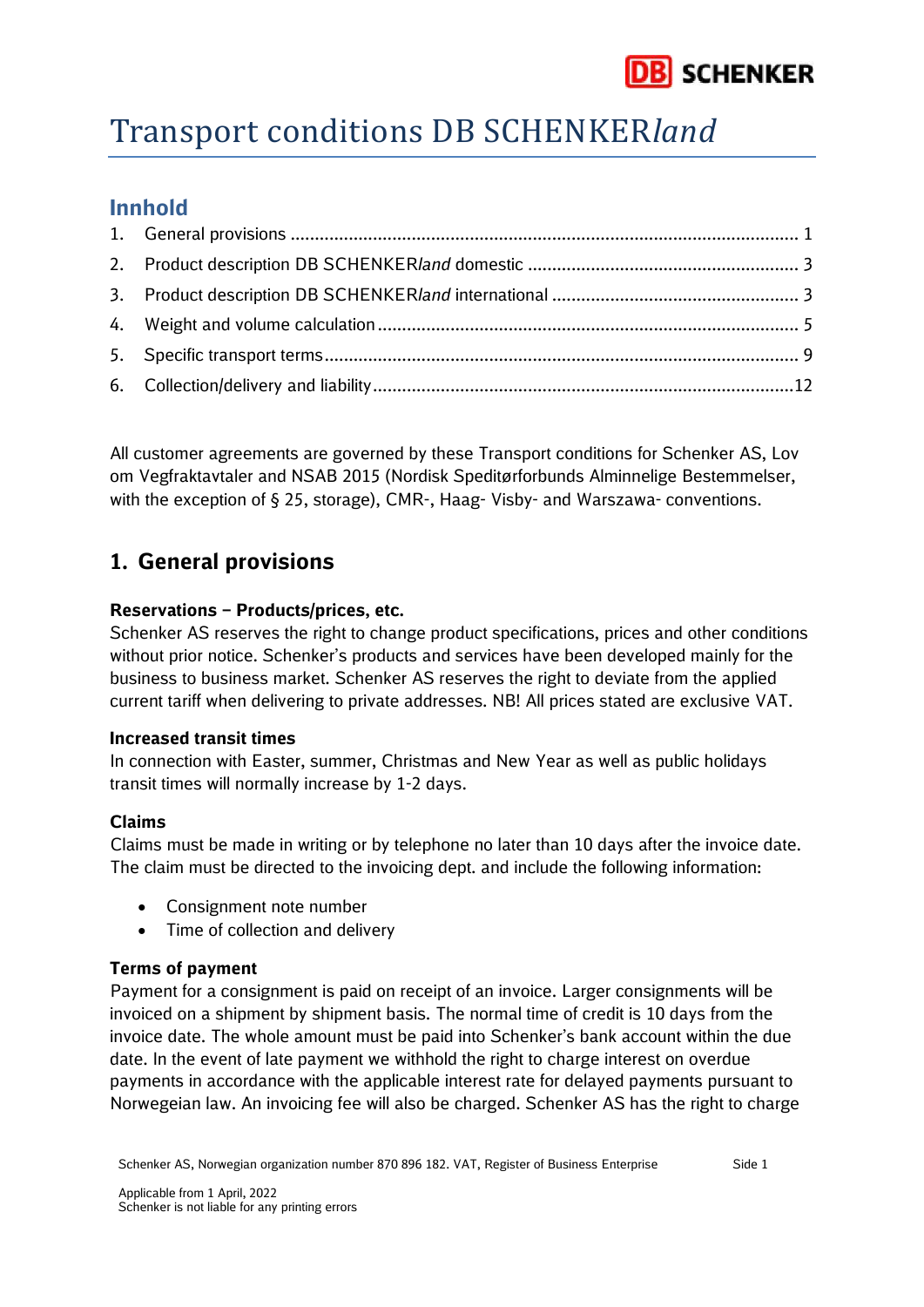a standard reminder fee in connection with debt collection, irrespective of the restrictions outlined in the standard debt collection regulations. In case of a breach in payment, invoices that are not overdue will automatically default for payment together with invoices that are overdue. Schenker AS has the right to set off provisions against outstanding claims.

#### **Inquiries, invoices, etc**

The shipment information is the basis for the invoice. The shipper and the consignee each receive a copy/receipt when the shipment is delivered. The invoice does not contain any further copies. A copy of the receipt of delivery can be provided upon request. For further information on domestic shipments please visit our website, under eSchenker, where you can find customer specific shipment invoices as well as shipment information including the consignee's signature. Queries concerning invoice payment, notice of payment etc. are to be directed to the invoicing department.

#### **Fees and additional charges**

Fees, additional charges, fuel and currency surcharges will be charged in accordance with the current official rates/fees which can be found on www.dbschenker.com/no or as specified in each transport agreement.

#### **Limitations**

Schenker AS does not accept the following goods: Certain classifications of dangerous goods, live animals, goods to and from private addresses, valuables, furs (international), personal effects, alcohol and tobacco (international), tank transports, art

**DB** SCHENKER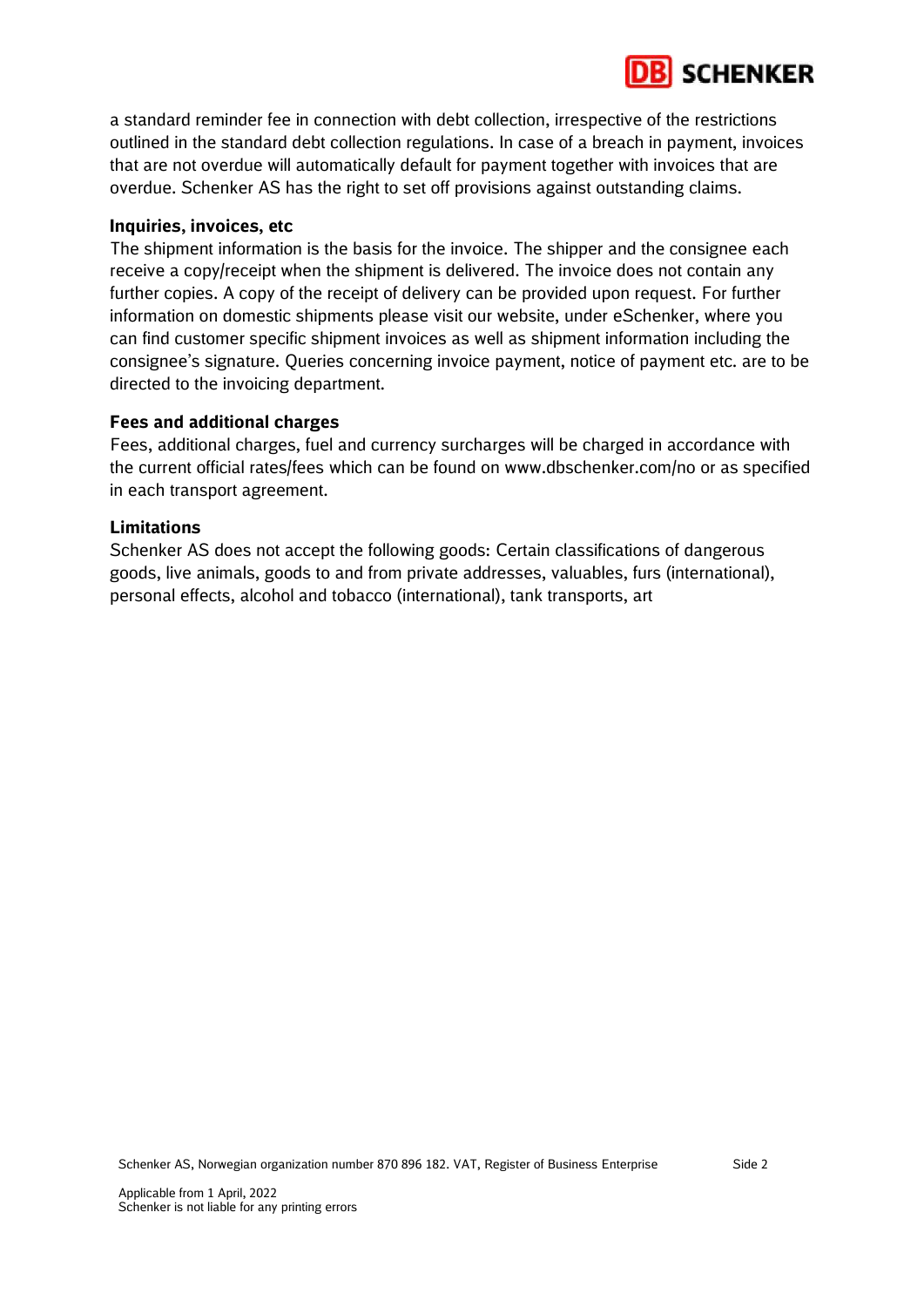

## <span id="page-3-0"></span>**2. Product description DB SCHENKER***land* **domestic**

|                        | <b>DB SCHENKERsystem</b>                 |                                               |                           |                              |
|------------------------|------------------------------------------|-----------------------------------------------|---------------------------|------------------------------|
|                        | Parcels                                  | Pallet one-                                   | Groupage                  | <b>DB SCHENKERDirect</b>     |
| <b>Product</b>         |                                          | item                                          |                           |                              |
| Max. number of         | 1-35 kg: 1 pcs.                          | 200-800 kg:                                   | No limitations            | No limitations               |
| items . per            |                                          |                                               |                           |                              |
| shipment               |                                          | 1 pcs.                                        |                           |                              |
| <b>Max. dimensions</b> | - Length +                               | $0.8$ m width                                 | 1,2 m width               | No limitations               |
| per shipment           | circumference                            | $1.2 \text{ m}$                               | 2,3 m length              |                              |
|                        | $\leq$ 3,6 m                             |                                               | 2,0 m height              |                              |
|                        | - No lengths to                          | length                                        |                           |                              |
|                        | exceed 1.8 m                             | 2 m height                                    |                           |                              |
|                        |                                          |                                               |                           |                              |
| Max/min. weight        | 1-35 kg                                  | $200 - 800$                                   | Max. weight per           | Min. weight: 2 500 kg        |
|                        |                                          | kg                                            |                           |                              |
|                        |                                          |                                               | pc.: 1 000 kg.            |                              |
|                        |                                          |                                               | Max. weight per           |                              |
|                        |                                          |                                               | shipment: 2499            |                              |
|                        |                                          |                                               | kg.                       |                              |
| Max/min. volume        |                                          |                                               | Max. volume per           | Min. volume per shipment:    |
|                        |                                          |                                               | shipment: 7499            | 7500 dm3                     |
|                        |                                          |                                               | dm3                       |                              |
| Volume                 |                                          |                                               |                           |                              |
| calculation            |                                          |                                               |                           | $1 m3 = 333 kg$              |
| <b>Conversion</b>      |                                          | $1 m3 = 286 kg$<br>3.5 dm <sup>3</sup> = 1 kg |                           |                              |
| factor                 |                                          |                                               |                           | 3 dm <sup>3</sup> = 1 kg     |
|                        |                                          |                                               |                           |                              |
| <b>Type of goods</b>   |                                          | - All type of goods, except temperature       |                           | - All type of goods that are |
|                        | regulated goods below 4 degrees Celsius. |                                               | relevant to our part load |                              |
|                        | - Certain types of dangerous goods are   |                                               | operation.                |                              |
|                        | excluded.                                |                                               |                           |                              |

## <span id="page-3-1"></span>**3. Product description DB SCHENKER***land* **international**

|                 | DB SCHENKERsystem and system premium                                                                                                        |  |  |
|-----------------|---------------------------------------------------------------------------------------------------------------------------------------------|--|--|
| <b>Product</b>  |                                                                                                                                             |  |  |
| Max/min. volume | Max length 2.4 meter (longest side), second longest side max 1.8 meter,<br>height 2.2 meter. See separate point below for other dimensions. |  |  |
| Max/min. weight | Max actual weight: 1,500 kg. Max calculated weight: 2,500 kg.                                                                               |  |  |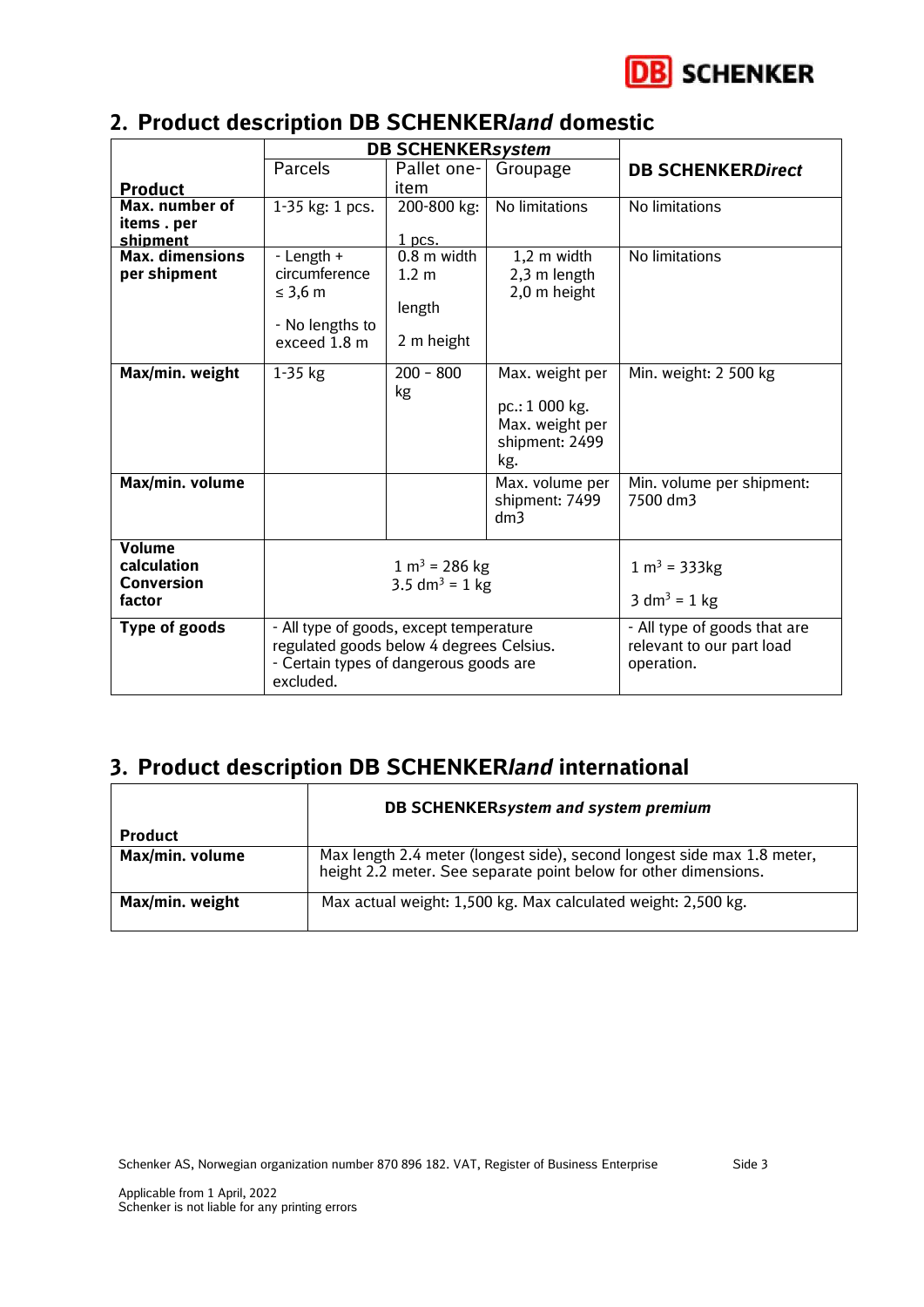

| <b>DBSCHENKERparcel</b>   | This product is available from Norway to Finland and Sweden. |                                                                                |  |  |
|---------------------------|--------------------------------------------------------------|--------------------------------------------------------------------------------|--|--|
|                           | Weight and dimensions:                                       |                                                                                |  |  |
|                           |                                                              |                                                                                |  |  |
|                           | Definition:<br>Maximum actual weight: 30 kg per parcel       | 1 shipment = $1$ item (= 1 parcel)                                             |  |  |
|                           | Maximum volume:                                              | 0.25m3 per parcel                                                              |  |  |
|                           | Maximum length:<br>Minimum size:                             | 1.2m<br>The transport label must fit the top side of the parcel and            |  |  |
|                           |                                                              | minimum height is 20mm                                                         |  |  |
|                           | Volumefactor:                                                | $1m3 = 280kg$                                                                  |  |  |
|                           |                                                              |                                                                                |  |  |
|                           |                                                              |                                                                                |  |  |
|                           | <b>DB SCHENKERdirect</b>                                     |                                                                                |  |  |
|                           |                                                              |                                                                                |  |  |
|                           |                                                              |                                                                                |  |  |
| <b>DBSCHENKERpartload</b> |                                                              | Max weight: 19,400 kg, less than 11 LDM and less than 55 cubic                 |  |  |
|                           |                                                              |                                                                                |  |  |
|                           |                                                              |                                                                                |  |  |
|                           |                                                              |                                                                                |  |  |
|                           |                                                              |                                                                                |  |  |
|                           |                                                              |                                                                                |  |  |
| <b>DBSCHENKERfulload</b>  |                                                              | Weight of more than 19,400 kg, 11 LDM or more and above 55 cubic.              |  |  |
|                           |                                                              | Dedicated, weight independent FTL available on request.                        |  |  |
|                           |                                                              |                                                                                |  |  |
|                           |                                                              |                                                                                |  |  |
|                           |                                                              |                                                                                |  |  |
|                           |                                                              |                                                                                |  |  |
| <b>Pre-Notice</b>         |                                                              | Pre-notice about pick-up and delivery. This option is for information purposes |  |  |
|                           |                                                              | only and is not applicable for changing pick-up or delivery times.             |  |  |
|                           |                                                              |                                                                                |  |  |
|                           |                                                              |                                                                                |  |  |
|                           |                                                              |                                                                                |  |  |
|                           |                                                              |                                                                                |  |  |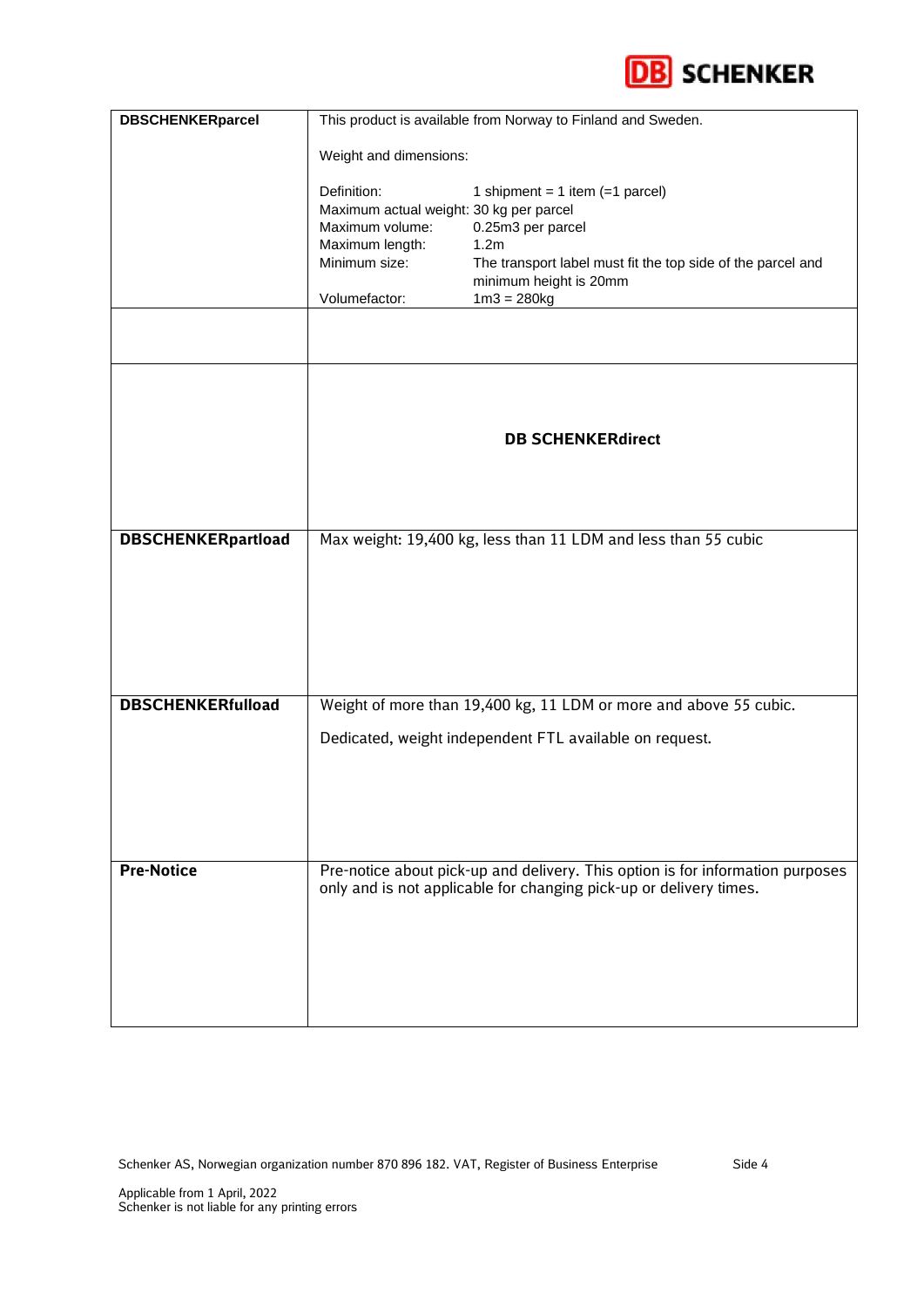

| Fix Day delivery & pick<br>up     | Option for fixed date for pick-up and delivery. Time of day is not guaranteed.                                                                                |
|-----------------------------------|---------------------------------------------------------------------------------------------------------------------------------------------------------------|
| Time Window delivery &<br>pick up | Option for fixed time slot for pick-up and delivery morning or afternoon.<br>Morning is defined between 09.00 - 12.00 and afternoon between 13.00 -<br>16.00. |
| <b>Proof of Delivery</b>          | This option includes original CMR-document as proof of delivery, either as a<br>scanned or a physical document.                                               |

## <span id="page-5-0"></span>**4. Weight and volume calculation**

The freight calculation is based on the shipments freight calculation weight. The higher of actual weight, volume weight, load meters and pallet places is the basis for the freight calculation. It is the shipper's responsibility to ensure that the dimensions and weight of the shipment are correct and Schenker will as a standard calculate the freight calculation based on dimensions/weight. In case reported dimensions/weight is lower than actual freight calculation weight, Schenker will reserve the right to make corrections so that actual freight calculation weight is reflected in the invoice to the shipper/customer.

#### **Freight calculation - Inland**

The volume weight of the items is calculated by multiplying the length, width and height. Actual weight of the items will be rounded up to nearest kg and actual volume will be rounded up to the nearest dm3, before converting to the freight calculation weight. The freight calculation weight is calculated by summing up the freight calculation weight of each item. If due to the shape, size or content of the shipment loading is not possible the freight charge will be based on load meter or pallet place.

#### **Freight calculation - International**

The volume weight is calculated by multiplying the length, width and height. Actual weight will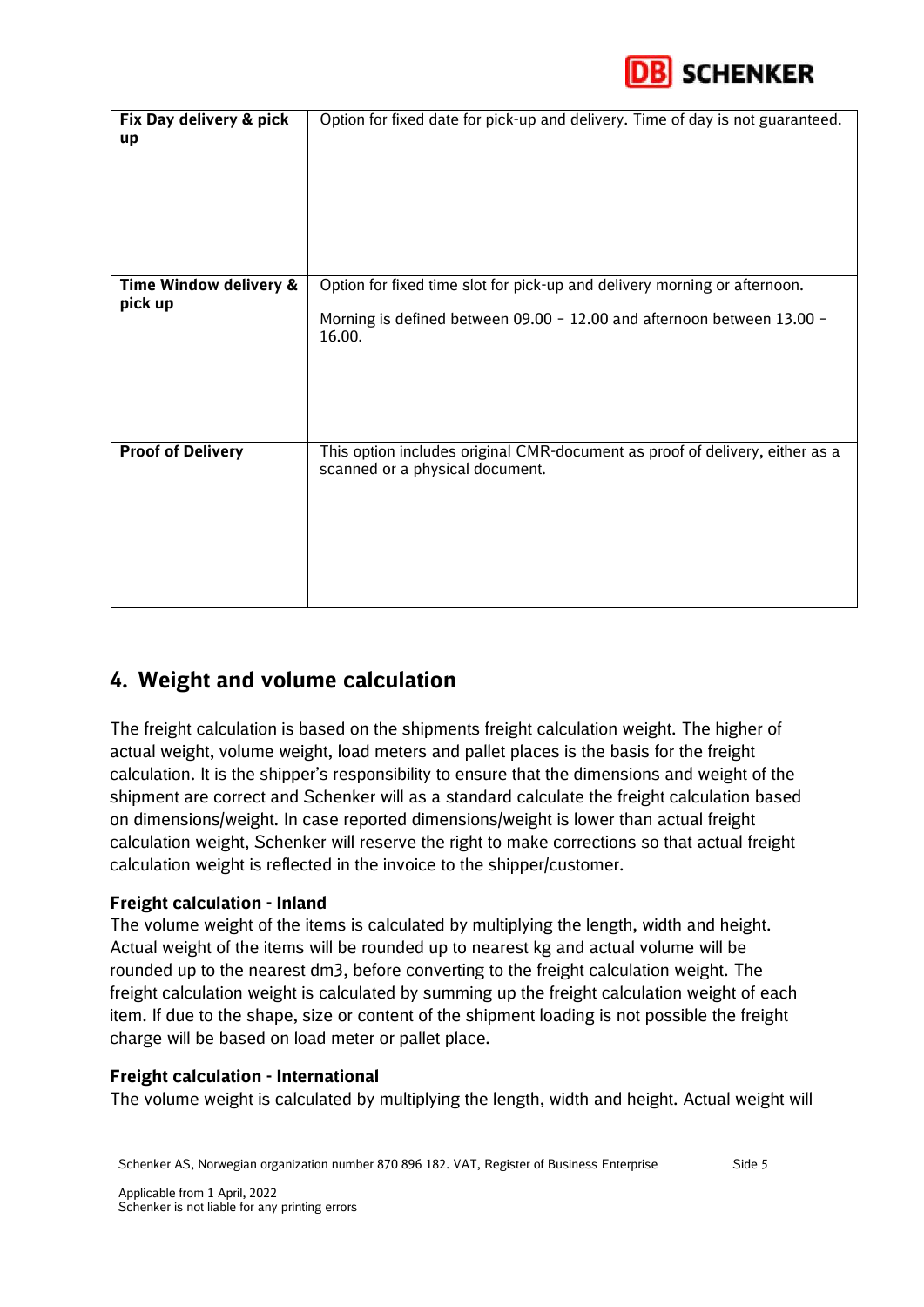

be rounded up to nearest kg and actual volume will be rounded up to the nearest dm3, before converting to the freight calculation weight. If due to the shape, size or content of the shipment loading is not possible the freight

#### **Conversion factors – domestic**

Groupage, parcels and direct distribution:  $3.5 \text{ dm}^3 = 1 \text{ kg } (1 \text{ m}^3 = 286 \text{ kg})$ Part load: 3.0 dm3 = 1 kg  $(1m3 = 333 kg)$ All products:  $1 \text{ LM}^* = 2000 \text{ kg}$ .  $1 \text{ PPL}^* = 800 \text{ kg} = 0.4 \text{ LM}$ . \* LM= load meter (the container/trucks width x height x 1 meter)  $*$  PPL = pallet place (1.2 m x 0.8 m) and the height of the transportation unit.

Shipments  $\geq 2$  500 kg/7500 dm3/1.2 LM/3PPL uses the conversion factors for part load, shipments under this limit are freight calculated based on the conversion factor for groupage.

#### **Conversion factor – international**

1 m3 = 333 kg 1 LM\* = 1850 kg (Europe) and 2000 kg (the Nordic countries) 1 PPL $*$  = 740 kg (Europe) and 800 kg (the Nordic countries) = 0.4 load meter

- $*$  LM = load meter (the container/trucks width x height x 1 meter)
- $*$  PPL = pallet place (1.20 m x 0.80 m) x height

For shipments over 5000 kg a minimum rate in the applicable weight interval is the same as the maximum rate in the preceding interval. When calculating the price, shipments less than 5000 kg will be rounded up to the nearest 1 kg, and shipments over 5000 kg, up to the nearest 100 kg. Shipments over 7.5 m3/2 500 kg will be delivered directly to the customer providing customs, traffic conditions etc. does not prevent this from happening. If the shipment has to be offloaded at the terminal an additional fee will be charged for distribution.

#### **Fixed weights – domestic**

Schenker AS will for certain products calculate the freight according to fixed item weights. This applies to:

| Bicycles, two-wheeled, unpackaged, all kinds                  | 60 kg pr. Item             |
|---------------------------------------------------------------|----------------------------|
| Bicycles, packaged and with the handlebars parallel           | 50 kg pr. Item             |
| Tyres for passenger cars.                                     | Actual weight + 50%        |
| Snow scooters, snow sledges, mopeds and motorcycles.          | Actual weight + 300%       |
| Secured pallets (with plastic and/or strapped) with a minimum | Actual weight/volume. Min. |
| size of 0.8 m x 1.2 m (EUR-pallet).                           | 200 kg. pr. item           |
| Pallets measuring less than 0.8 x 1.2 m.                      | Actual weight/volume.      |

#### **Volume goods – domestic**

Groupage shipments where at least one of the items is heavier than 1000 kg., two sides exceed 2 m. or one of the measurements is more than 2.3 m, are considered as volume goods. Prices are available on our website.

Volume goods are not included for purposes of delivery time.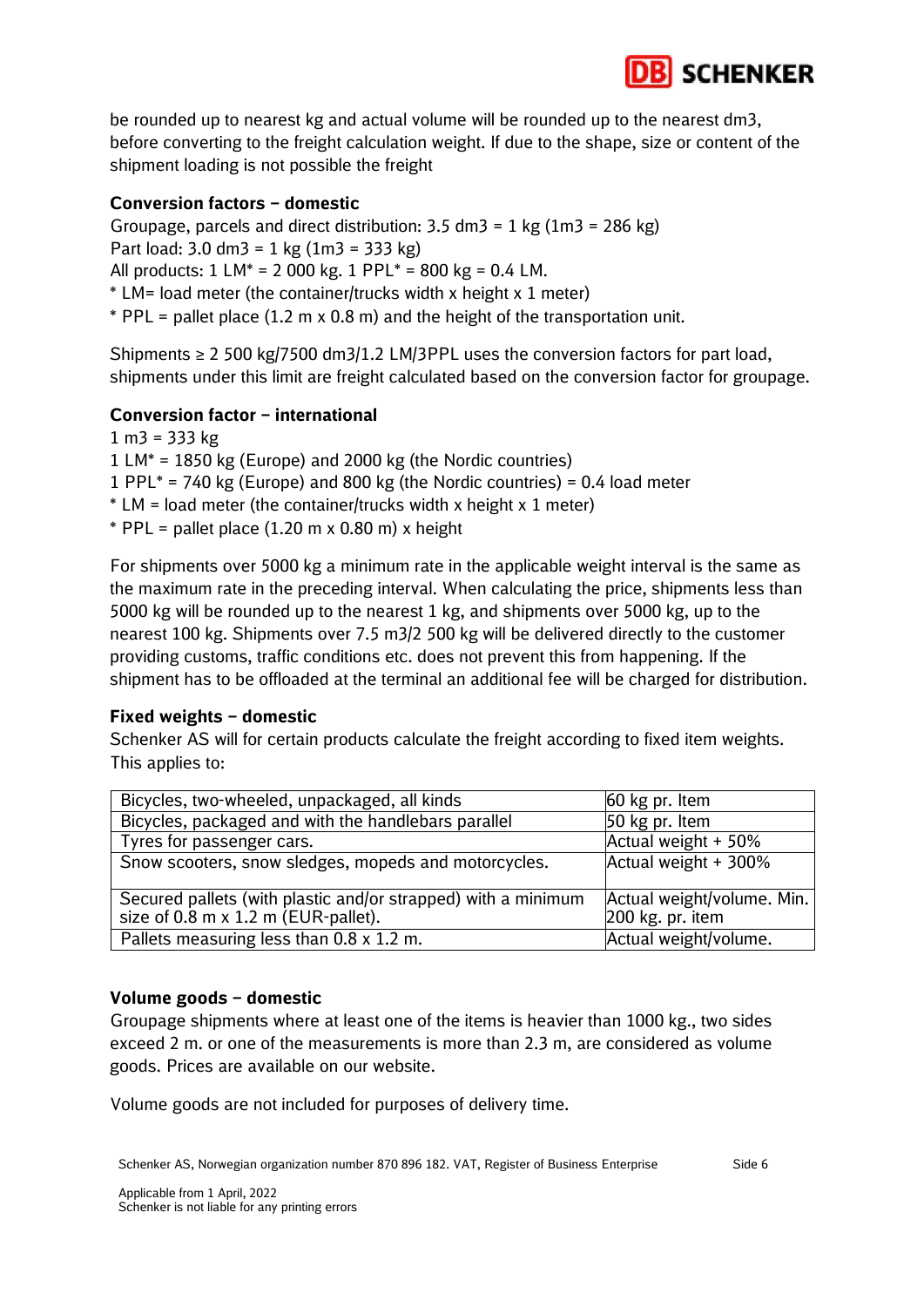

| 200 cm |        | oτ |        |  |
|--------|--------|----|--------|--|
|        | 200 cm |    | 230 cm |  |

#### **Surcharges for international shipments exceeding 2.4 meters length**

#### **For international shipments, long goods are defined per item and divided into two categories:**

#### **Definition of long goods category 1 (international only)**

*Per item:*

1.Each item weighs less than or equal to 1,500 kg (actual weight) 2.Each item is longer than 2.40 m and up to and including 3 m 3.The width of each item is less than or equal to 1.20 m and the height of each item is less than or equal to 2.20 m.

*Per shipment:*  1.The shipment weighs less than or equal to 2,500 kg (freight calculated weight)

#### **Definition of long goods category 2 (international only)**

*Per item:*

1.Each item weighs less than or equal to 30 kg 2.Each item is longer than 3 m and up to and including 6 m 3.The width of each item is less than or equal to 0.40 m and the height of each item is less than or equal to 0.40 m

*Per shipment:*

1.The shipment weighs less than or equal to 300 kg (actual weight)

2.The shipment includes max 10 items

Items or shipments exceeding the above-mentioned dimensions are classified as Direct - DB SCHENKER*partload* or DB SCHENKER*fulloads*. Items or shipments within the abovementioned dimensions are classified as DB SCHENKER*system* with an extra fee for long shipments.

Long goods cannot be combined with DBSCHENKER*system premium* or other options.

#### *Example:*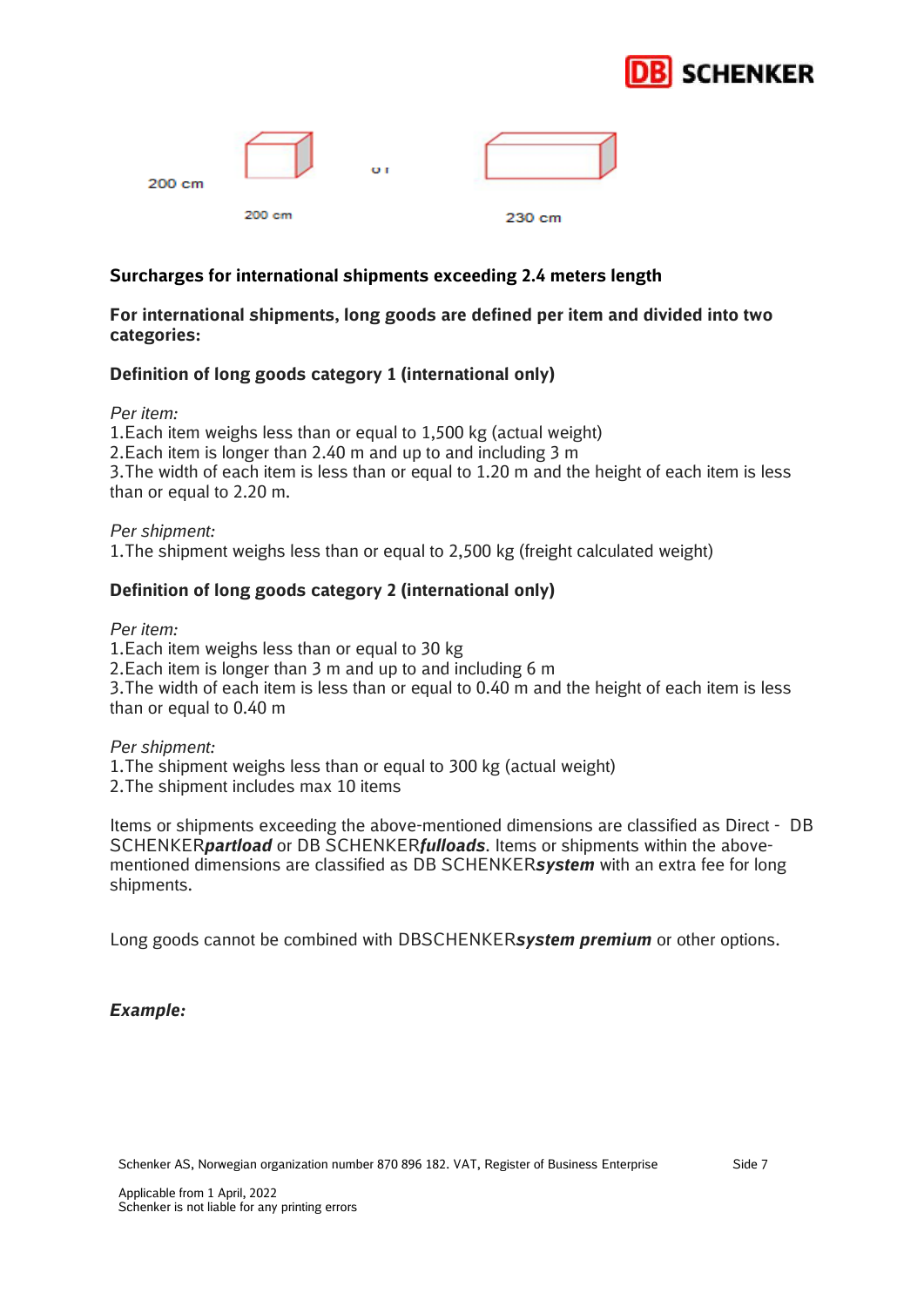

#### Lange lengder; Type 1 - fra 2,40 m til 3,00 m



#### Lange lengder; Type 2 - fra 3,00 m til 6,00 m



#### Dangerous goods

Dangerous goods are governed by international and national transport regulations. This is to ensure that the transport of the goods is carried out without the risk of endangering life, health, the environment and materials/equipment.

The shipper/sender of the goods shall have the responsibility to secure and prepare the shipment for transportation by following these instructions:

• Classify the content of the shipment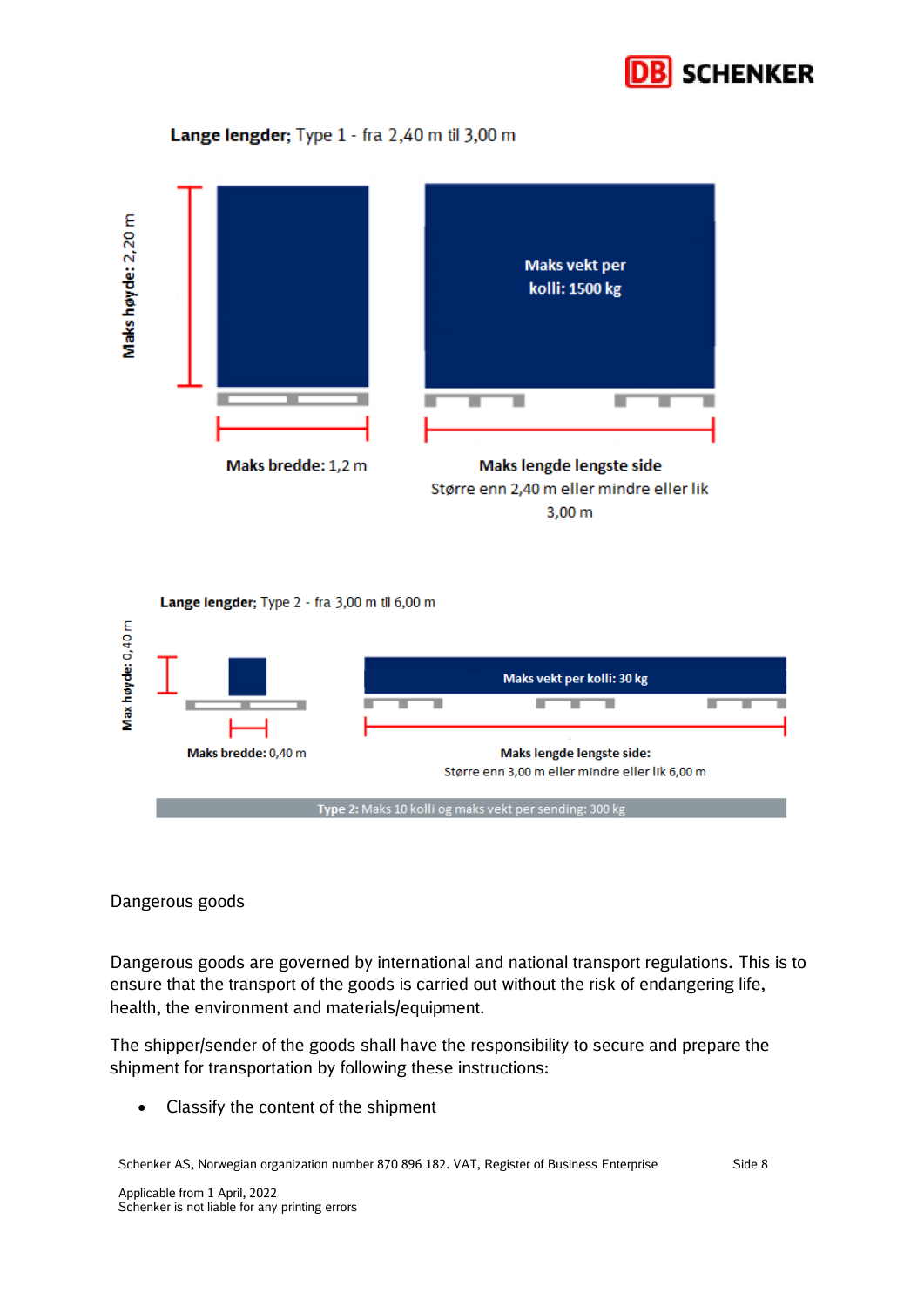

- Use approved packaging
- Label the shipment in accordance with regulations
- Issue correct transport documents for dangerous goods.
- Book dangerous goods separately
- Submit all documents to the driver prior to loading.

Upon breach of the above-mentioned obligation, the shipper/sender shall cover all costs incurred due to such breach.

The forwarder will reject shipments that do not fully comply with the requirements as specified in the dangerous goods regulations. The forwarder is responsible for providing suitable equipment and expertise as well as ensuring that regulations are adhered to during transit. Regulations regarding equipment and handling vary depending on the classification of the goods. Schenker AS does not accept some classifications of dangerous goods. This is when special equipment or handling is required. It is therefore of the utmost importance that all relevant details regarding the shipment are clarified before the start of the transport. Please contact our sales department or booking office for further information.

### <span id="page-9-0"></span>**5. Specific transport terms**

#### **Food and food related goods**

Food related goods means for example packaging for food storage, food ingredients, animal feed etc.

In order to ensure correct handling of food or food related goods Schenker AS must receive information regarding the shipment when the booking takes place. The goods must also be labelled correctly indicating whether the content is food or food related. Schenker AS cannot take responsibility for shipments that are incorrectly labelled.

If there are any special handling requirements i.e. storage or temperature regulation then this must be communicated to Schenker AS during the contract negotiations or when the booking takes place. This is to ensure suitable handling and forwarding equipment is made available.

#### **Pallets (Domestic)**

Administration of pallet returns is a service Schenker AS can provide for customers.

#### *Transport on standard EUR-pallet:*

For shipments on EUR-pallets you must indicate the number of pallets as well as the dimensions/weight of the shipment. A standard EUR pallet measures 800x1 200 mm in accordance with the Norwegian standard nr. 1532. A secured pallet is listed as one item.

#### *Exchange of EUR-pallets:*

Schenker AS believes that for practical, financial and environmental reasons it is right to encourage the market to recycle EUR-pallets. Schenker AS therefore offers domestic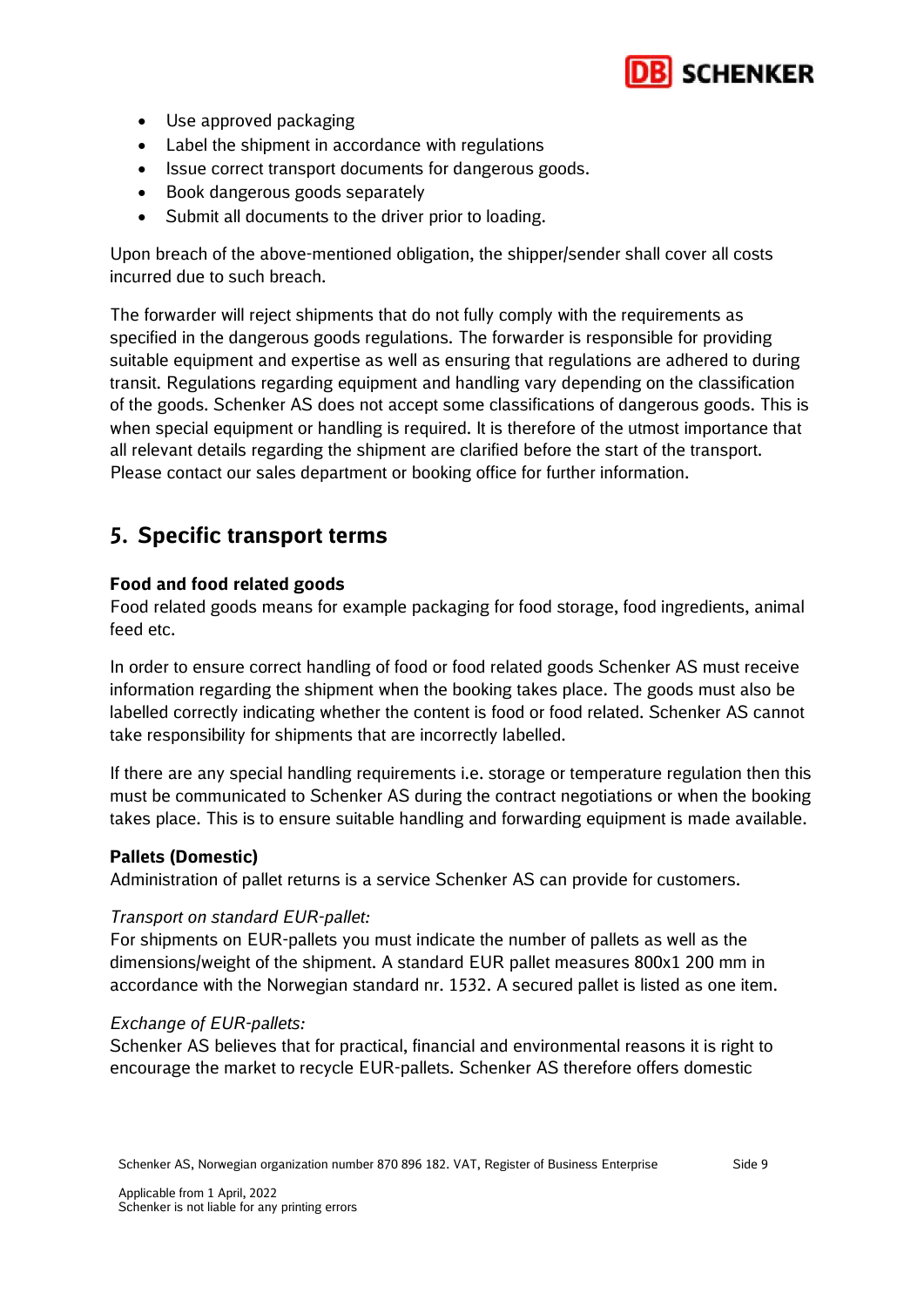

customers an exchange agreement. For customers that do not require this service a nonexchanging agreement will apply. Certain conditions will apply to both agreements.

#### *Agreement for exchange of pallets:*

Approved EUR-pallets will be exchanged, providing the exchange is documented with a receipt containing a Schenker reference number (valid for a period of 3 months). Any other pallet receipts will not be accepted the shipper commits to refunding some of the costs to Schenker AS when exchanging pallets. Schenker AS will invoice the shipper on an on-going basis. For payment terms, please refer to our separate folder which can be obtained on request from your nearest Schenker office.

*Conditions for an exchange pallet:*

- An exchange pallet must not be damaged.
- Both strapped and non-strapped pallets can be exchanged
- EUR-pallets which have been used to transport fish will not be exchanged
- Pallets must be stamped with a European railway administration symbol on the left side, the national standardisation association symbol to ensure that the pallet meets with NS (Norwegian Standard).
- The pallet markings must not be hidden or covered.

#### *Agreement for non-exchangeable pallets:*



This agreement presumes that the pallet is secured with plastic and/or Strapped, as well as being clearly marked with a standard red label stating: «Ikke utvekslingspall».

The secured pallet, being clearly marked this way, will be delivered directly to the consignee. Schenker AS will not request any cost refund. Exchange of pallets will then be an issue between shipper and consignee. Schenker AS will however handle transportation of empty pallets against payment.



*General conditions:*

Prices for exchanging pallets can be found on [www.dbschenker.com/no](http://www.dbschenker.com/no) under Fees and Extras.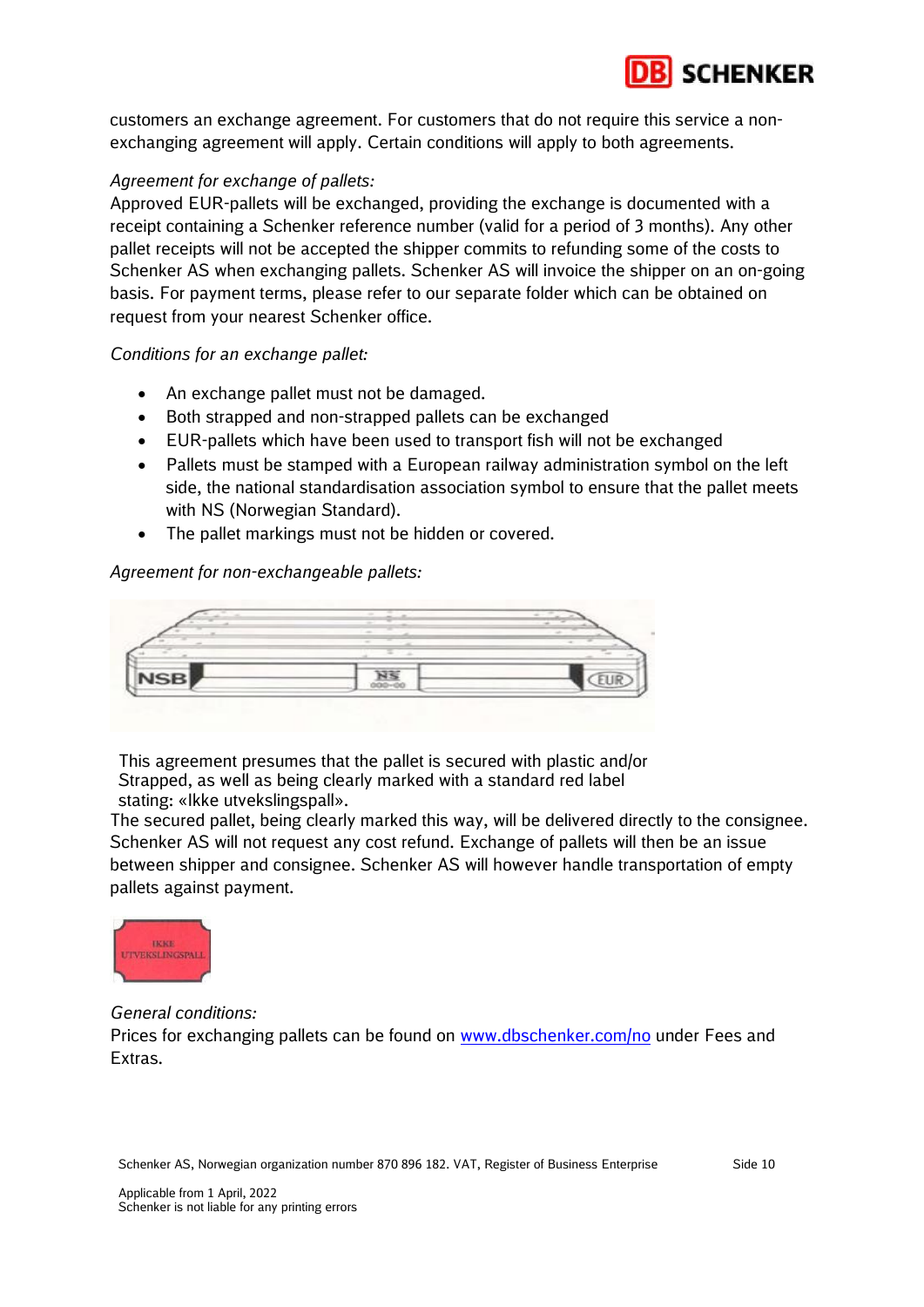

#### **Return of packaging and loading equipment**

Return freight to be agreed upon in each separate case. See our website.

#### **Temperature controlled goods (Domestic)**

Temperature controlled goods are goods that cannot be exposed to sub zero temperatures. During the winter months special operational procedures are put in place. Prices can be found on dbschenker.com/no.

Every single item must be clearly marked with Schenker AS labels for Temperature controlled goods. Tick the column for «Varmegods/Temperature controlled goods» on the freight label. On the waybill this has to be marked with "T" in column 29 D.

The shipper is responsible for marking all goods that require temperature regulation using labels in accordance with Schenker's requirements. Schenker AS accepts no liability for goods damaged in transit that are incorrectly labelled.

#### **Goods to Svalbard**

Goods to Svalbard must be customs cleared for export including goods from Norwegian suppliers. Customs clearance is done based on the information on the commercial invoice, which must be attached to the shipment. Goods without the required paperwork will be subject to delays. Schenker AS can assist with forwarding/customs clearance services etc. It should also be noted that Schenker's domestic transport plan is applicable only as far as Tromsø. Freight from Tromsø to Svalbard has an added surcharge and must therefore be agreed separately.

#### **Private deliveries: Special terms and limitations**

The maximum weight per item is 90 kg. Each item must be packaged and easily carried. Any shipment that does not fit the physical specifications will be delivered on the consignee's location at ground floor level.

Our private delivery service can be used for all types of goods with exception of temperature regulated and dangerous goods. Schenker AS is not obliged to perform any work related to unpacking, or assembling of the contents of the goods. Deliveries to addresses outside Schenker's normal distribution routes will be dropped at the nearest pick up point for collection by the receiver.

Individuals who wish to receive goods / goods on workplace must get approval from their employer in advance. The company must have an attended reception or warehouse that can acknowledge receipt.

Door to door to deliveries are available at an additional cost depending on the size and weight of the shipment. Prices and delivery times can be found on Schenker's website [www.dbschenker.com/no.](http://www.dbschenker.com/no)

**DBSCHENKER***system og systempremium* **internal: General and specific conditions**  The communicated lead times are conditional upon normal weather and traffic conditions. In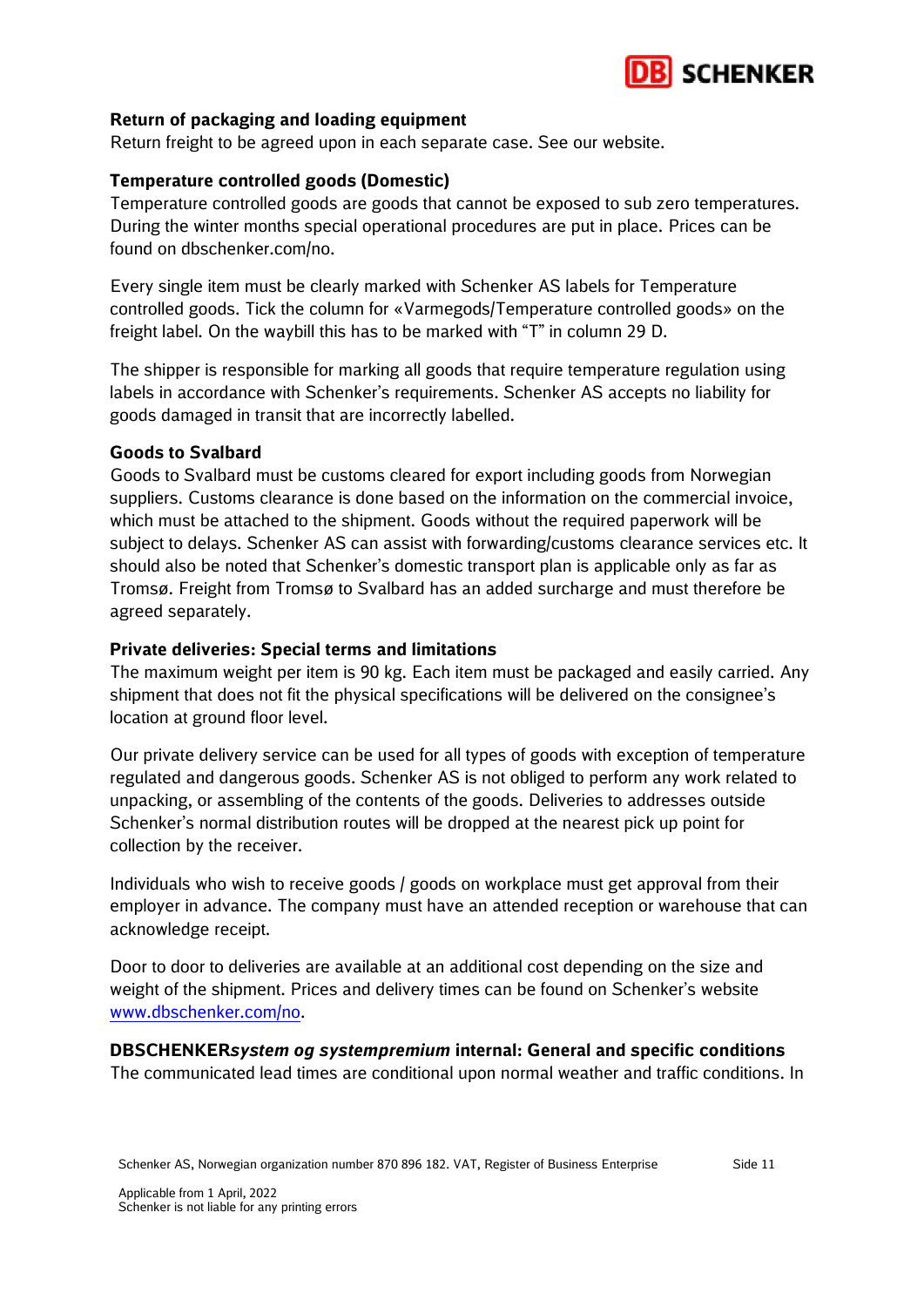

addition, lead times for Islands and countries with customs requirements may not fall under the communicated lead times,

When fixed time delivery options is selected on DBSCHENKER*system premium,* the following applies:

- If the shipment is delivered after the fixed delivery time but within the agreed day, the fee for fixed delivery time may be refunded.
- If the shipment is delivered after the fixed delivery time and date, freight cost and fee for fixed delivery time may be refunded.

In addition, these conditions shall always apply for the DBSCHENKER*systempremium*  money back compensation:

- In the event of country specific bank holidays the holidays regulation from the dispatching branch is binding
- Packaging shall always meet safety standards
- DB SCHENKERsystem premium shipments must be booked before 12 noon.
- Complete and correct booking details on consignment documents are required
- No Money back guarantee if incomplete and incorrect booking details for DB SCHENKERsystem premium bookings
- No further manual labeling by DB Schenker required for DB SCHENKERsystem premium
- Collection and delivery can be processed Mo-Fr within standard operating hours generally

## <span id="page-12-0"></span>**6. Collection/delivery and liability**

#### **Collection of goods - Domestic**

#### DB SCHENKER*system*

Fixed times for collection of groupage goods can be arranged by contacting the nearest Schenker office. Customers without a fixed p/up time must contact the booking office to order a p/up in each case. Collections ordered before 12.00 a.m., will be picked up the same day. Collections ordered after 12.00 a.m., will be picked up the following working day. For customers with less than 100 kgs. (Groupage) a day, an additional collection charges will be applied. The same is applicable for customers with less than 6 shipments and a total calculated freight weight less than 100 kg. Customers, who have a fixed collection time, must notify Schenker AS at least one day in advance in order to cancel the p/up.

#### DB SCHENKER*direct*

Customers with a part load agreement can use our on-line booking solution. Bookings must be placed before 16.00 on the day prior to collection. Customers with no fixed agreement can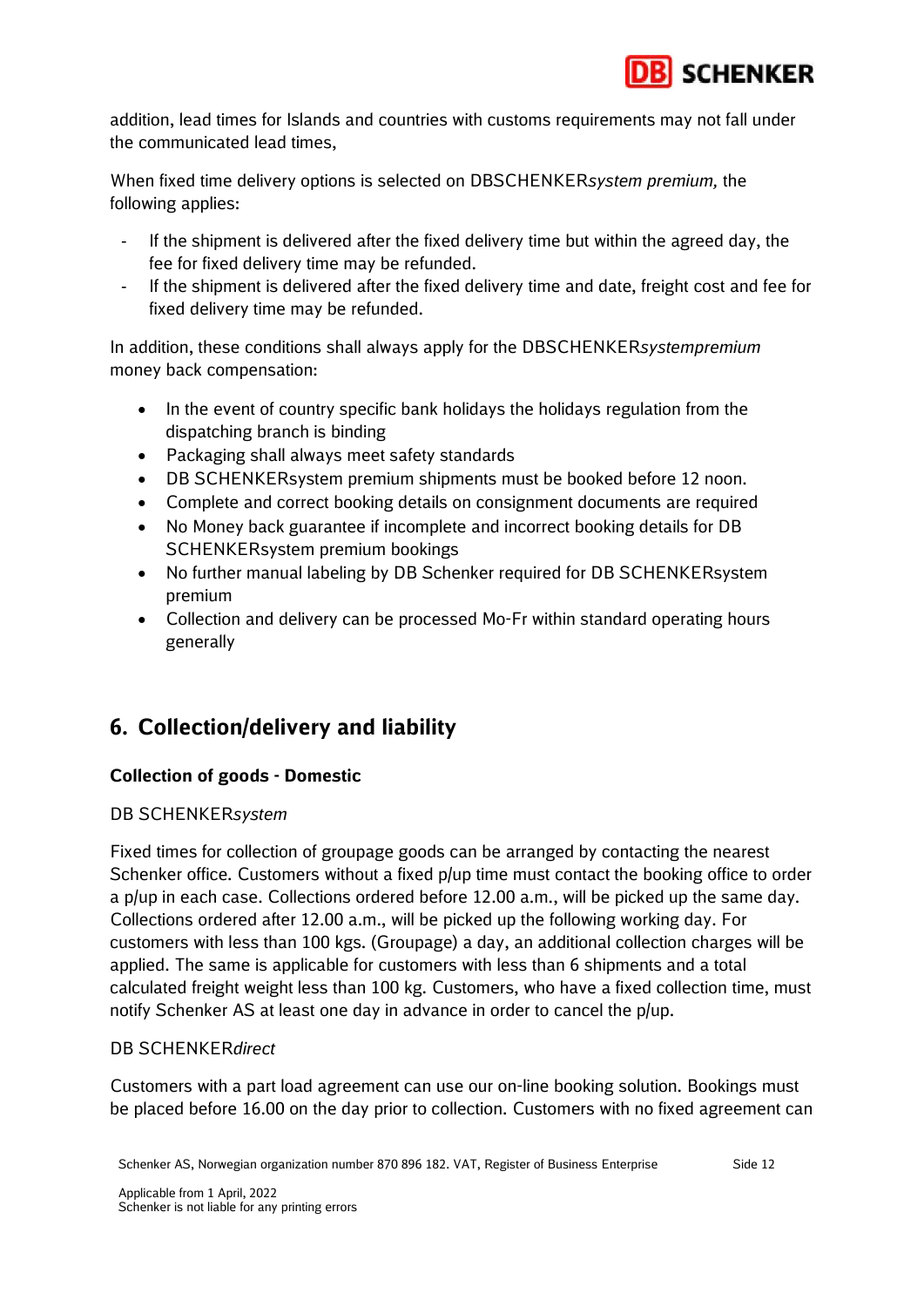

book collections on an ad-hoc basis and will be charged accordingly. There is an additional charge pr. Ton/m3) for special equipment if required. The same applies for example to a tow truck if this is needed. In case no booking has been submitted, Schenker will calculate separate price for the part load produced as groupage.

#### **Collection of goods - International:**

Shipments must be booked by 12.00. one day in advance or by agreement.

#### **Failed trip – Domestic and International**

An attendance fee will be charged in cases where customers order a p/up but fail to have the goods ready for collection. The same applies to customers who a have fixed p/up time.

#### **Deliveries**

Deliveries to Consignees with permanent business address: Consignees located within the distribution area of the terminal will receive direct deliveries. Goods can only be delivered on ground/street level. There is a surcharge for any deliveries that take longer than 15 mins. real time due to conditions for which the customer is responsible. The receiver will be notified if the consignment cannot be delivered directly and will be able collect the shipment at the nearest available Schenker terminal or agent.

If delivery of the part load product requires a back lift truck or a small vehicle an additional charge (pr. Ton/m3) will apply. If a tow truck is needed an extra charge will apply worked out on a case by case basis.

In the price calculation on eSchenker you can get this message: "Expedite/price to ...". This means the price applies to a stated destination or place of expedition. For example it may be necessary to use a local forwarder at a certain location for the final delivery. In these cases the local forwarder's rates will apply and be invoiced to the consignee directly.

Deliveries to addresses which are outside of Schenker's normal delivery radius will be dispatched to the nearest Schenker terminal or the Agent's location. The agent will inform the consignee by phone or mail. An attendance fee will be charged in cases where the consignee is not present to take delivery of the shipment. When distributing goods to private addresses certain terms and conditions apply.

#### **Unforeseen incidents on main distances carried on railway**

Many of the main distances are primarily based on carrying by railway. Occasionally incidents occur which result in stops as to the carrying by rail. Any extra costs connected to the entire or partial carrying by vehicle will then have to be charged the freight payer.

#### **Transport liability**

*In case of damage/loss the following will apply:*

• If the goods are damaged on delivery this must be noted in the receipt documentation and verified by Schenker AS.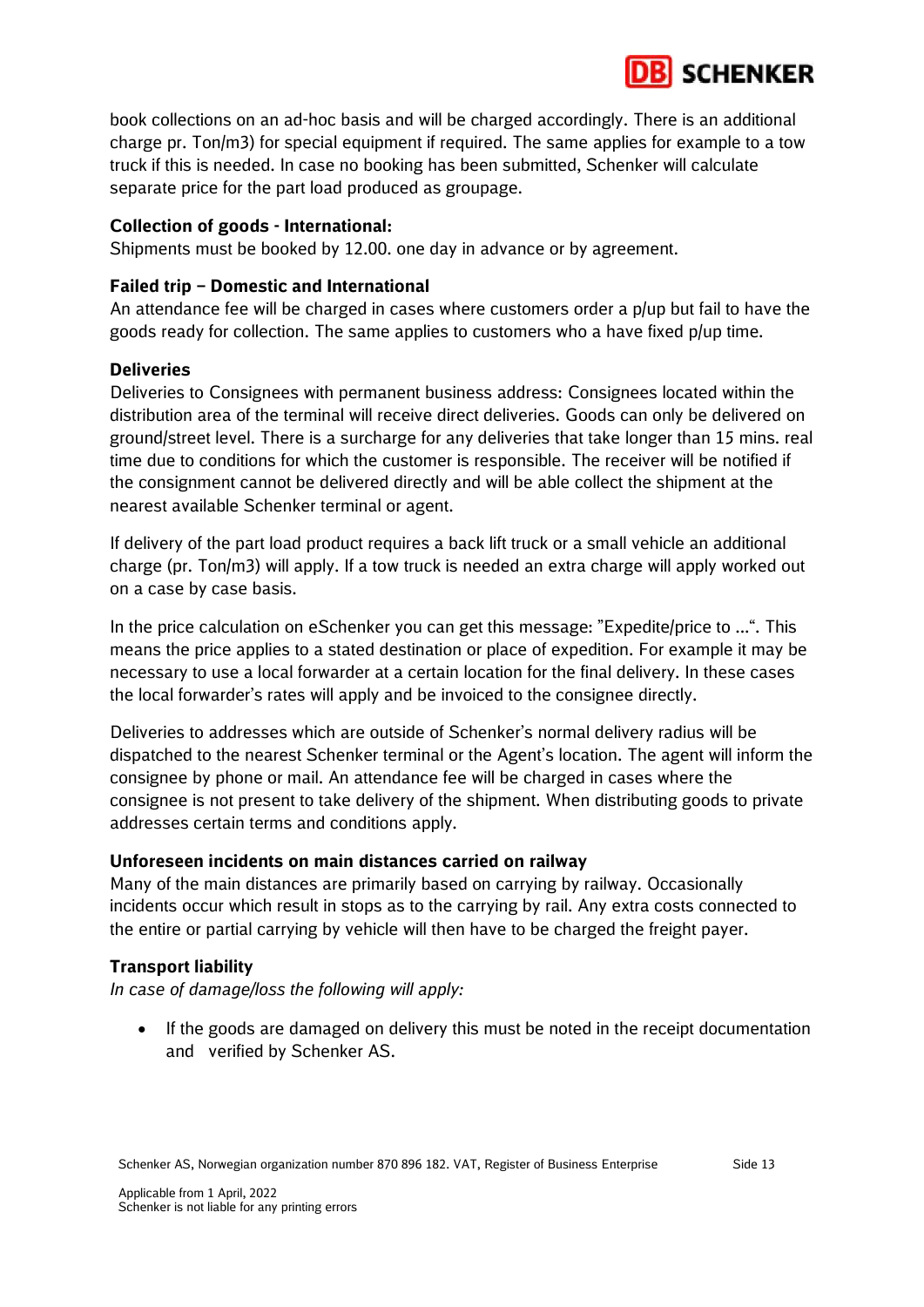

- If the damage is not visible on delivery a claim must be sent to Schenker AS immediately after receipt and without delay. The damaged goods must be stored until an inspection has been carried out.
- Any losses must be noted in the receipt documentation and verified by Schenker AS.
- Customers claiming compensation must send a written and specified claim to the nearest Schenker office.
- All relevant documentation as well as a copy of the commercial invoice must be enclosed.

#### **Limitation of liability**

Unless otherwise specified herein, the national and international laws and regulations applicable to land transport, rail, sea and air as well as CMR, Haag Visby and Warszawa conventions will regulate the responsibility of Schenker. All assignments carried out by freight forwarders are regulated by NSAB 2015, with the exception of Article 25, storage.

In regard to the terms and conditions of NSAB 2015, the liability of Schenker in certain situations is limited in accordance with the regulations in clause 2, whereas the liability of Schenker in certain situations will limited in accordance with other regulations.

The responsibility of Schenker AS to compensate in the event of loss, damage/shortage of goods under transportation is however always limited to a maximum of:

- Domestic and international airfreight: 19 SDR\*) per kg gross weight.
- International transport by car: 8.33 SDR<sup>\*</sup>) per kg gross weight.
- International sea freight: 2 SDR\*) pr. kg gross weight /667 SDR pr. Item
- International railway transport: 17 SDR<sup>\*</sup>) per kg gross weight.
- Domestic transport by car, railroad and sea freight: 17 SDR\*) per kg gross weight.

\*) 1 SDR = according to current currency rates.

If Schenker AS has fully compensated the value of the goods, Schenker AS shall upon notification be entitled to the ownership of the goods.

Upon carriage by sea and/or by air, the supplier shall be deemed as an agent, without responsibility for third parties actions and/or omissions when performing the consignment, cf. NSAB 2015 §§ 3c and 22-24.

Delivery outside Schenker AS' normal place of delivery (such as ramp, storage etc.), will be carried out on the risk of the consignee. Private deliveries to either offices or private houses will not be considered as the conveyors normal place of delivery. The consignee will be responsible to take necessary precautions and actions to prevent vulnerable surfaces to be damaged under delivery.

#### **General liability**

Goods are received for carriage in accordance with current freight tariffs and regulations applicable to Schenker AS at any given time.